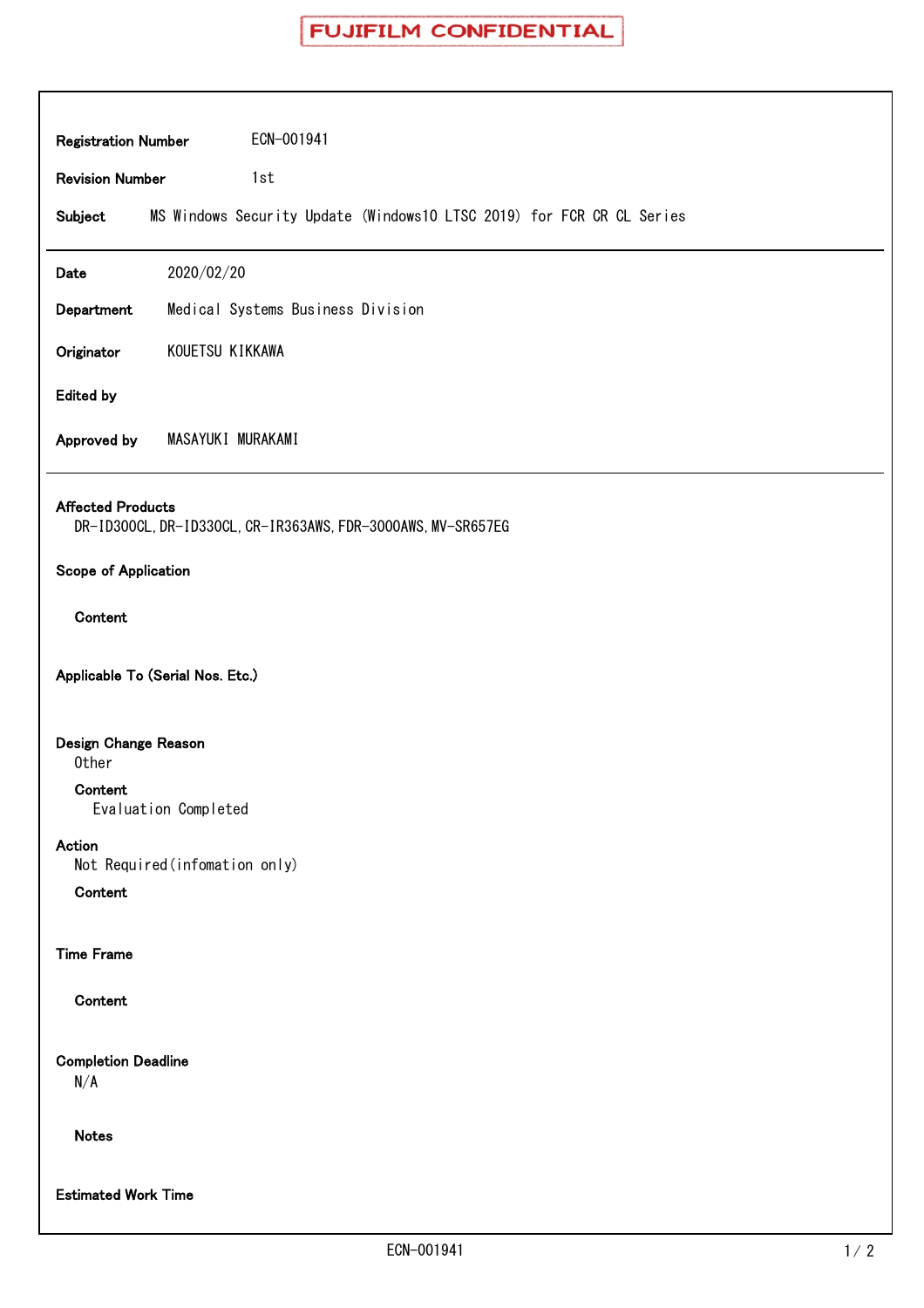| Implementation                                                        | $\boldsymbol{\mathsf{H}}$                                                            |
|-----------------------------------------------------------------------|--------------------------------------------------------------------------------------|
| Completion                                                            | $\boldsymbol{\mathsf{H}}$                                                            |
| Charge<br>Not Applicable                                              |                                                                                      |
| <b>Affected Documents</b><br>No<br>Content                            |                                                                                      |
| <b>Description Of Change</b><br>Other                                 |                                                                                      |
| Content<br>Refer to "1. Purpose" of ECN.                              |                                                                                      |
| Supply Of The Parts<br>No                                             |                                                                                      |
| When                                                                  |                                                                                      |
| Name/Code                                                             |                                                                                      |
| Quantity                                                              |                                                                                      |
| Return Of The Replaced Parts To FUJI<br>No                            |                                                                                      |
| Special Tools / Instruments<br>No                                     |                                                                                      |
| Content                                                               |                                                                                      |
| <b>Details</b><br>Refer to "3. Procedures for Windows Update" of ECN. |                                                                                      |
| (For US Only)C&R Assessment                                           | The action does not meet the definition of Correction and/or Removal under part 806. |
| Remark                                                                |                                                                                      |
| <b>SIAS Published</b><br>WW<br>Content                                |                                                                                      |
|                                                                       |                                                                                      |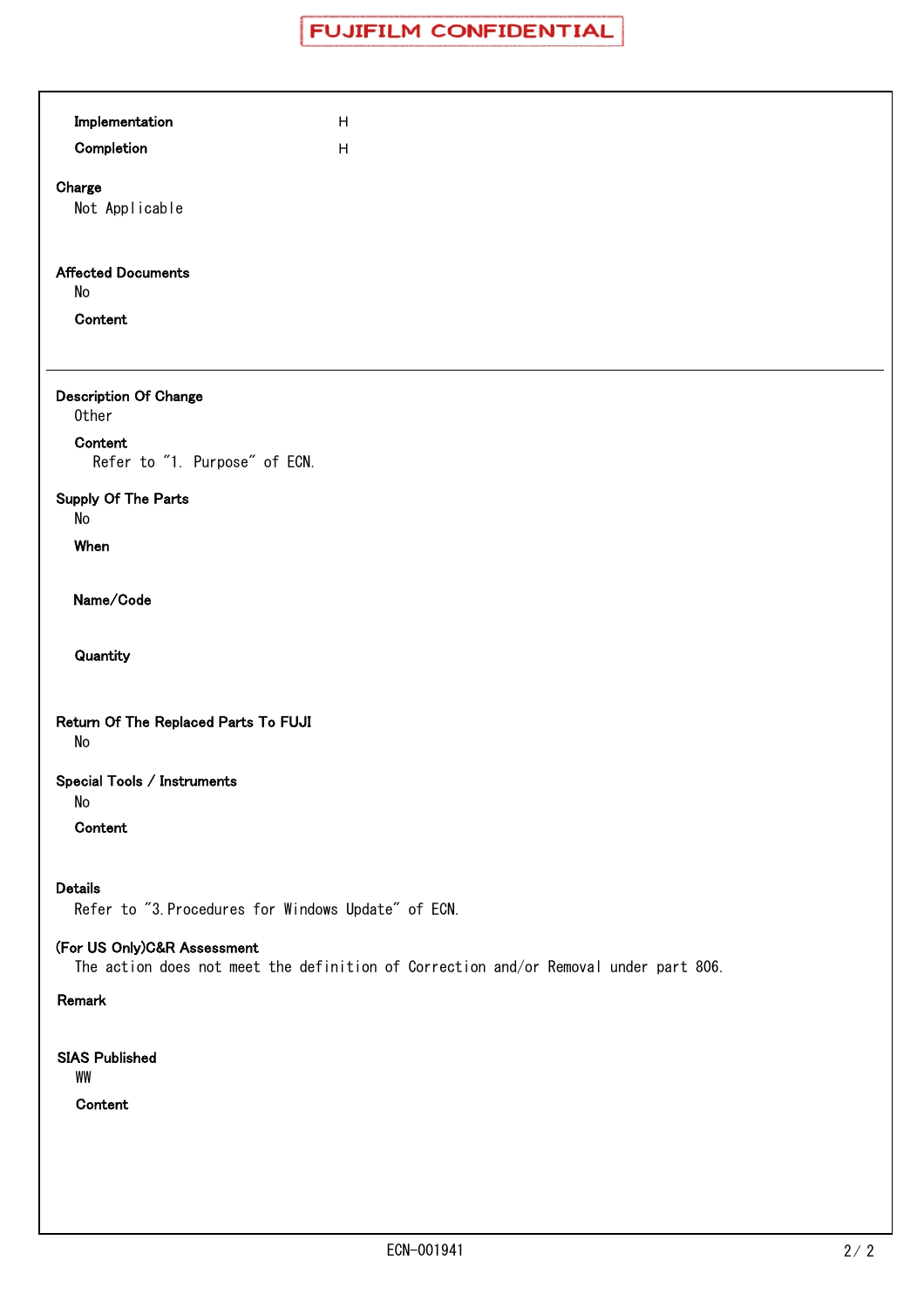# MS Windows Security Update (Windows10 LTSC 2019) for FCR CR CL Series

## **1. Purpose**

We have evaluated if FCR CR CL Series works successfully with the following KBs, which have been distributed by Microsoft.

KB4534273 (Jun, 2020)

# **2. Applicable scope**

#### **2.1. Model, Version**

| DR-ID300CL               | V12.1.0003 or later                                             |  |  |  |  |  |
|--------------------------|-----------------------------------------------------------------|--|--|--|--|--|
| DR-ID330CL               | V <sub>12.1</sub> or later                                      |  |  |  |  |  |
| CR-IR363AWS, FDR-3000AWS | V9.2 or later                                                   |  |  |  |  |  |
| MV-SR657EG               | V3.4 or later (*Production switchover scheduled for March 2020) |  |  |  |  |  |

#### **2.2. OS**

Windows10 LTSCC 2019

## **3. Procedures for Windows Update**

#### **3.1. Opening the Internet Explorer**

Open the Internet Explorer to open Microsoft update Catalog (URL: https://www.catalog.update.microsoft.com/Home.aspx).

#### **3.2. Searching for the KB**

In the [Search] box on the Microsoft Update Catalog page, enter "4534273". Click "Search".

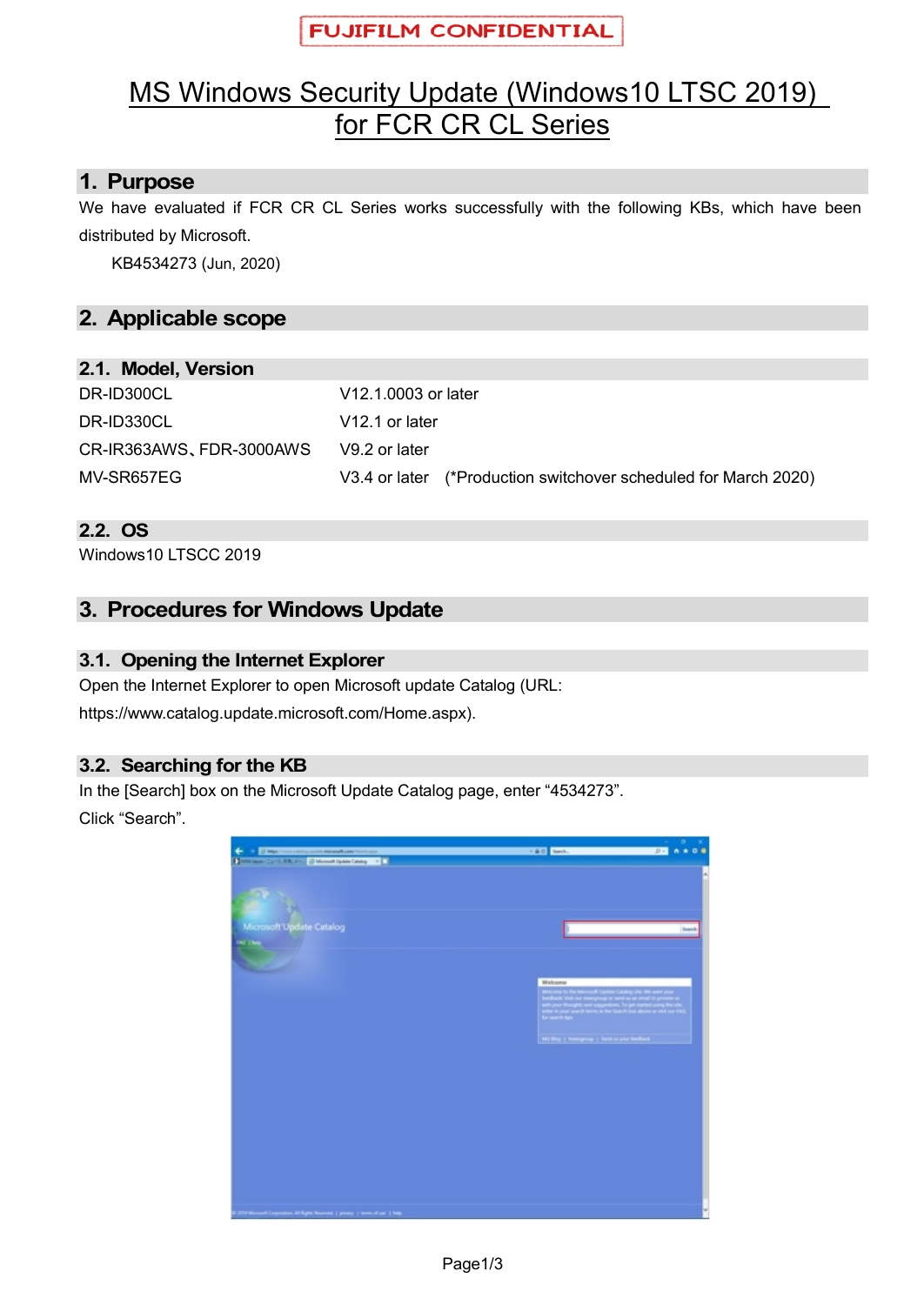#### **3.3. Downloading and installing the KB**

1) "Search results for ..." appears. Click [Download] on the right side of "2020-01 Cumulative Update for Windows 10 Version 1809 for x64-based Systems (KB4534273)".

|                                                                                             |                     |                  | - Bit Surch. |            |              | $\mathbf{a}$<br>$D -$ |
|---------------------------------------------------------------------------------------------|---------------------|------------------|--------------|------------|--------------|-----------------------|
| $\times$ $\Box$<br>Microsoft Update Catalog                                                 |                     |                  |              |            |              |                       |
|                                                                                             |                     |                  |              |            |              |                       |
| Microsoft Update Catalog                                                                    |                     |                  | 4634273      |            |              | Search                |
| <b>SACT NH</b>                                                                              |                     |                  |              |            |              |                       |
| Search results for "4534273"                                                                |                     |                  |              |            |              |                       |
| Updates 1 - 4 of 4 (page 1 of 1)                                                            |                     |                  |              |            |              | C-Previous (Next II)  |
| Title                                                                                       | Products            | Cashoton         | Lash Updated | Werslow    | Size:        |                       |
| 2020-01 Cumulative Update for Windows 10 Version 1809 for difi-based Systems (KB4534273).   | Windows 10          | Security Updates | 1/13/2020    | n/b        | <b>H10MB</b> | Download              |
| 2020-01 Cumulative Upstate for Winstews 10 Version 1939 for ARM64 based Systems (634534372) | Wednes 10           | Senatey Updates  | 1/13/2020    | n/a        | 3063 MB      | <b>Dovrigad</b>       |
| 2020-01 Cumulative Update for Windows Server 2019 for utili-based Systems (KMO34273).       | Windows Server 2019 | Security Updates | 1/13/2020    | 3/3        | 281.4 MB     | Doverigad             |
| 2020-01 Cumulative Update for Windows 10 Version 1899 for x64-based Systems (834534273)     | Windows 10          | Security Updates | 1/13/2020    | <b>m/a</b> | 281.4 MB     | Dovrigad              |
|                                                                                             |                     |                  |              |            |              |                       |
|                                                                                             |                     |                  |              |            |              |                       |
|                                                                                             |                     |                  |              |            |              |                       |
|                                                                                             |                     |                  |              |            |              |                       |
|                                                                                             |                     |                  |              |            |              |                       |
|                                                                                             |                     |                  |              |            |              |                       |
|                                                                                             |                     |                  |              |            |              |                       |
|                                                                                             |                     |                  |              |            |              |                       |
|                                                                                             |                     |                  |              |            |              |                       |

2) "Download" appears. Click "windows10.0-kb4534273-x64...". Click [Open] at the bottom of the window.